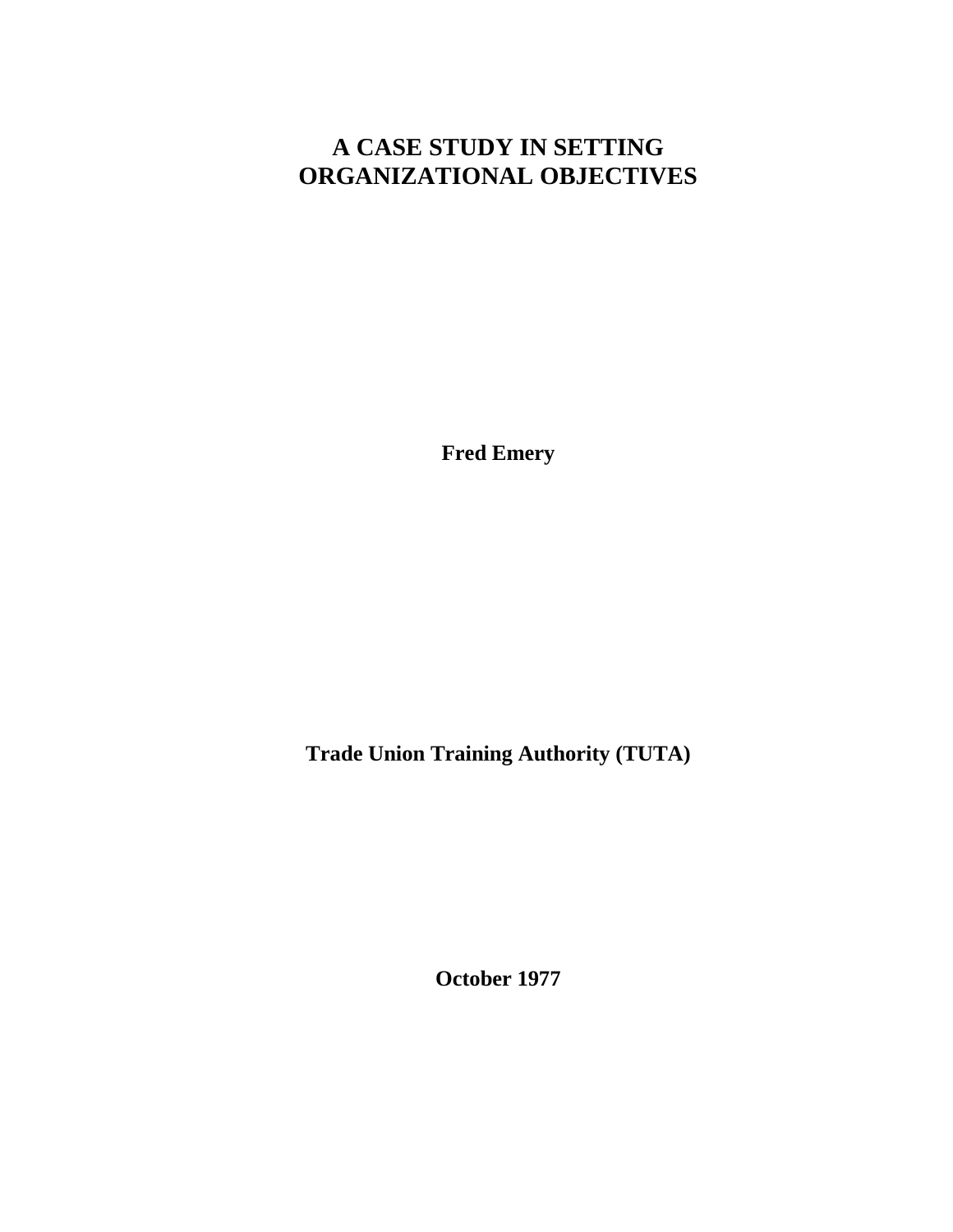From the "Report of the Committee of Inquiry into Trade Union Training" we learn that:

"Central to all activities undertaken by the Authority is its assessment of training needs commensurate with its objective to have an annual contact with 1% of the trade union membership. This objective directly determines the numbers of students and courses, the number of training days necessary, the number of training and administrative staff required ((on the further assumption that one administrative staff is required for each tutor, p. 37)), the amount of floor space required for the conduct of training activities; and, indirectly, travel costs, equipment requirements, service costs and office requisites" (p.4).

This is a hard worked objective; as the Committee concludes "Almost every aspect of the development of trade union training, therefore, is in some way determined by the objective" (p.4). The Committee further notes that there is "no supporting evidence which establishes the objective as being more than a subjective assessment" and consequently express concern whether what is being done by the Authority "constitutes an effective program, *against particular needs seen to exist*" (p. 6, my stress).

It seems clear to me that the kind of objective TUTA has set for itself is an organisation trap. It is a clear device to help set up hard figures for Treasury officials to do their thing with. It starts, however, from a suspect premise. If the climate was more favourable would the premise have been 2%; if unfavourable would 0.75% been about what the market would bear? What seems to have been involved was some clever figuring about the acceptable political price for an entire package.

I am not denying the value of its sort of horse-trading in the political setting of getting funding. I do insist that this kind of objective is a trap that organisations should not get into, particularly if they are thinking of a long-term career. Organisational objectives should be

(a) effective guides to all parts of the organisation,

(b) in how to strengthen the organisation's interdependence with its environment,

(c) over the time period its expects to function.

What guidance does the one per cent objective give? Clearly it sets up just another numbers game. Each part of the organisation is under instruction to generate its quota of contact days. (from the Committee's report it seems as if one person doing twelve days in TUTA classes counted as equivalent to twelve persons doing one day). Generating more than the one per cent would presumably bring accolades. How would this numbers game be best played to avoid criticism and win prizes? Firstly, one would concentrate one's efforts where unionists are thickest on the ground, i.e. the metropolitan areas: secondly, one would concentrate on unions whose members are most likely to be interested, i.e. white collar and skilled workers: thirdly, one would concentrate on packages of education that

(a) have the widest appeal and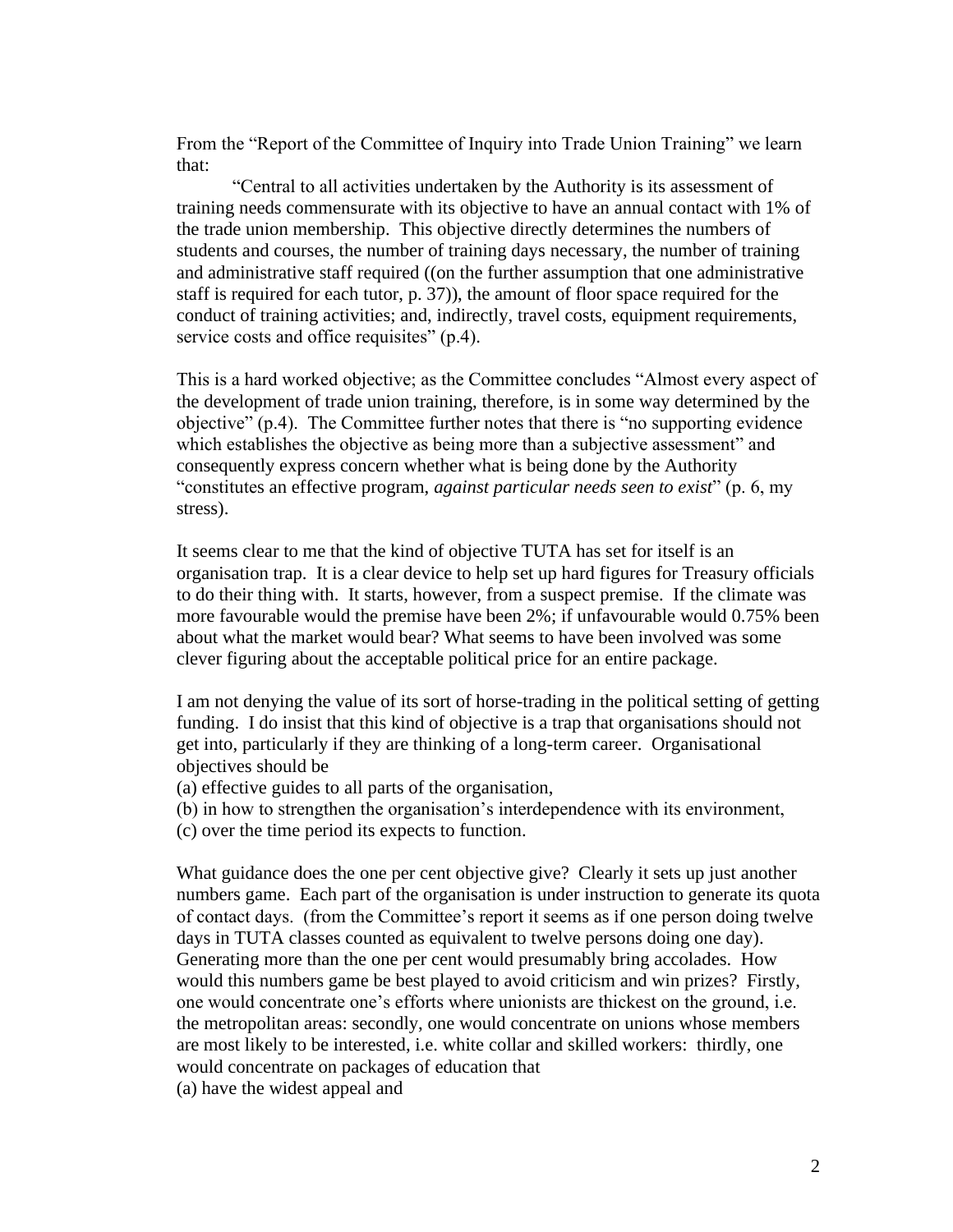(b) are least demanding on the staff. With the one per cent objective, these tendencies would soon become the rules of the game. Worse than that, individual tutors would soon be demanding that they be judged by the Authority on their individual scores. In no time TUTA would be like our old Technical School system with its hours before class rules and rote learning practices; and a teacher's union negotiating such 'principles' to enforce the maxi-minimum state of affairs.

Are there objectives for TUTA that might have better outcomes? There are. The objectives that got TUTA off the ground basically meet the criteria I referred to. I think they have been lost sight of in the tactical game of arguing for funds. Despite documentary evidence of these objectives I am prepared to start afresh.

TUTA was not conceived of as a simple enlargement of the Workers Educational Association that started up in the late nineteenth century. It was not conceived of as simply overcoming ignorance of such long-standing institutions as the Australian Arbitration systems. It was not conceived of as providing basic skills that were not gained because of lack of schooling (the proportion of workers having only primary education falls from a quarter of those over 55 year of age to only two per cent of those under twenty five). That is, TUTA is not a substitute educational system. The original understanding was that TUTA was complementary.

The driving force behind the TUTA concept were that the trade union movement had to cope with:

- a. The changing structure of the workforce. Women, migrants, and educated youth are increasingly important in the workforce and they are all relatively non-union in their outlook (Emery and Phillips, 1975).
- b. A potential for management-worker collaboration at shop floor level that had not previously played any part in the evolution of trade union structure or doctrine, particularly around the issue of democratisation of work.
- c. The emergence of new forms of collective bargaining. Overall the recognition of the need to recognize customs, practices and conditions associated with particular work sites: things that cannot properly be laid down in State or Federal awards.

If the objective of TUTA reflected these concerns there would be much less chance of it being just another self-serving educational system. Admittedly, objectives like these do not allow of ready quantification and ready derivation of expected expenditures for writing pads and the like.

Note, however, the difference. The financial requirements of the one per cent objective could be radically altered in a short period of time if there was a change in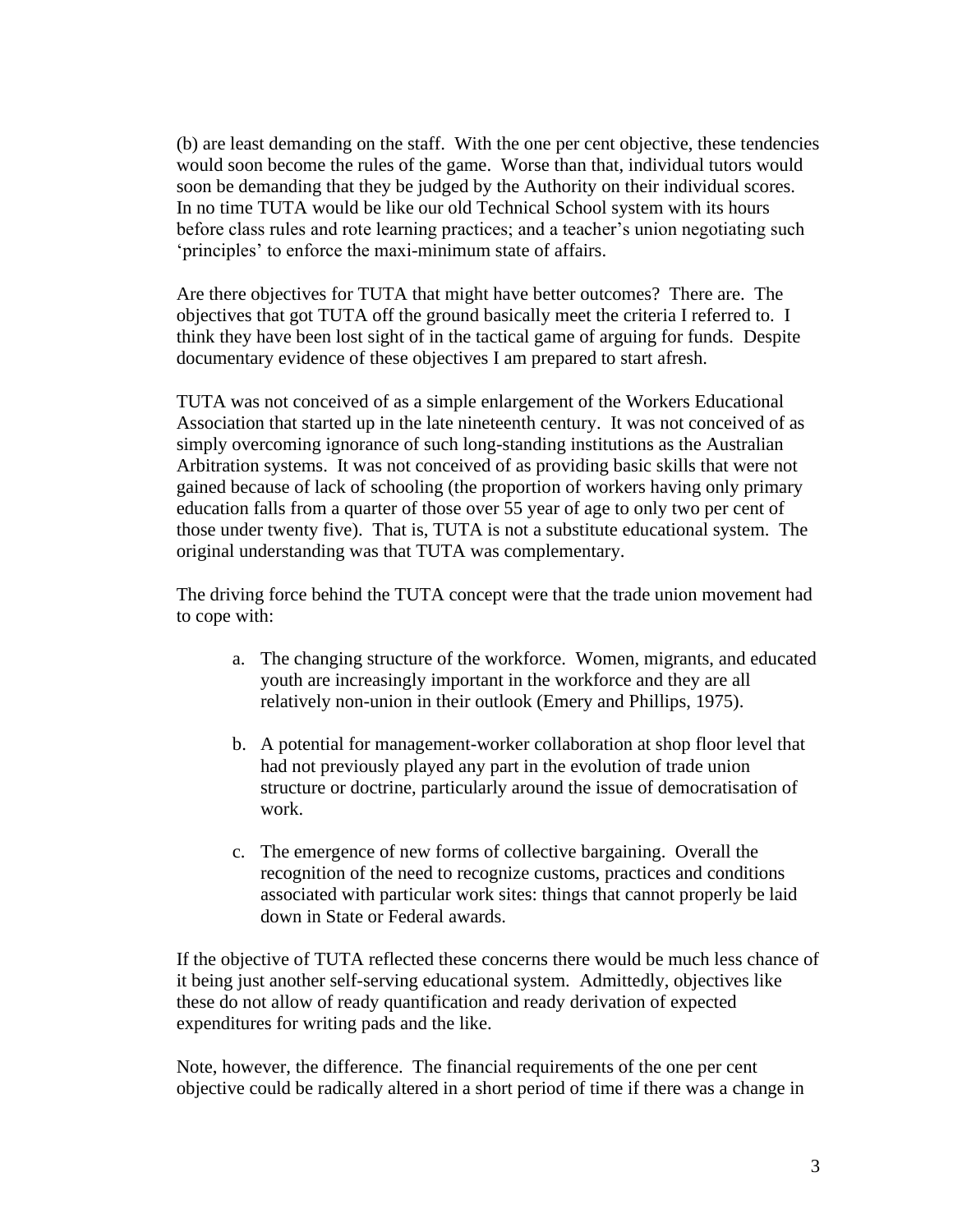teaching philosophy and technology, legislative change on 'learning leave' or a change in union attitude to the role of shop stewards. These are just examples but the point is that it requires only changes of this sort to require redefinition of TUTA's objectives. Clearly, the one per cent objective doe not provide an objective that will provide constant guidance over the life of the organisation and allow for the emergence of a coherent institutional character, a staff that is increasingly committed to a shared objective, methods of learning appropriate to its particular task or an acceptance as a national educational system with its particular distinctive competence.

If TUTA set as its objective the sorts of matters that entered into the rationale for its emergence then it would be faced with measuring its *raison d'etre* against the following evidence:

- a. That increasing proportions of the disadvantaged groups in the workforce find that they are better served by their unions.
- b. That more collaborative arrangements emerge at the shop floor level which are seen as satisfactory to the participants.
- c. That more disputes are settled at the shop floor or plant level at which they arise.

These are all matters that can be measured. They cannot be measured with the precision of the one per cent objective. They do, however, set TUTA and its staff on a different and a socially more adaptive course. In pursuit of these objectives, TUTA would be oriented to "particular needs seen to exist". It would be socially helpful if alienated sections of the workforce felt that they had a voice that could lead to appropriate modification of their work setting rather than have to vote with their feet; it would be helpful to all concerned if problems and misunderstandings could be sorted out at the level at which they arise instead of being magnified, and distorted, to make them a dispute or problem that has to be dealt with at a higher level; it would be helpful if, at shop floor level, people could work out ways of doing what has to be done in a democratic fashion without being bothered about whether they have sold out their rights, or the rights of their fellow workers (bothered by their ignorance of these rights).

In these three matters, there is an urgent requirement for education of trade union officials, particularly the shop stewards. Unlike the one per cent goal, these kinds of objectives help in the day-to-day process of choosing where to put TUTA's efforts.

They also suggest that TUTA would evolve a delivery system that gets education out to the alienated groups, to the workplaces where organisation is being attempted and into areas where industrial relations are particularly unstable. Similarly, in pursuing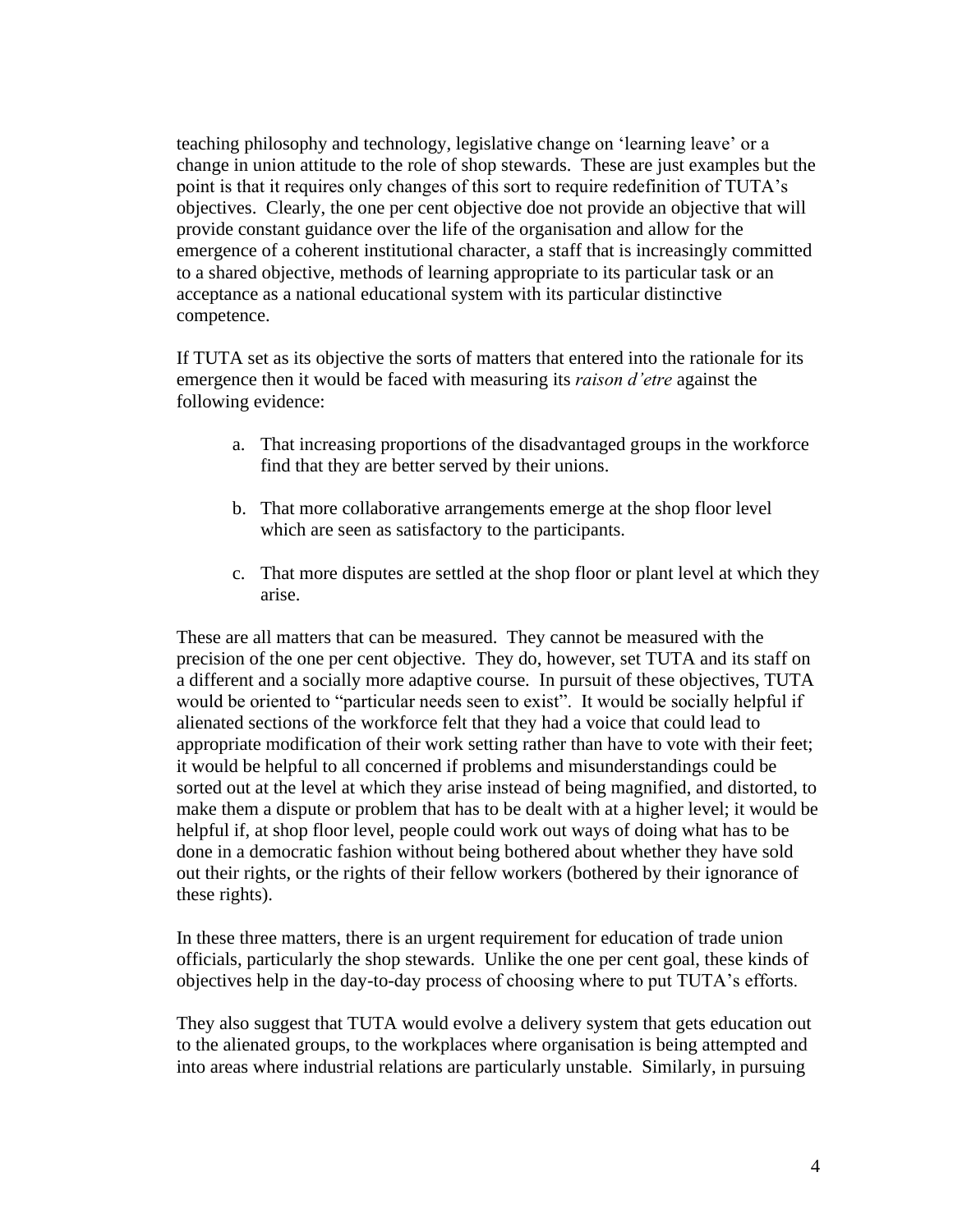such objectives as these TUTA would find itself under pressure to tailor what it delivers to the needs of the particular groups.

These two implications are directly contrary to the proposals of the Committee of Inquiry. They envisaged TUTA as going into the business of packaging standard units of trade union education and retailing them through TAFE's wide organisational network (p. 26, conclusion 3). The Committee rightly criticised the objective that TUTA set for itself.

However, it formulates no suggestions about alternative objectives except to stress that they should be about "particular needs seen to exist". It is not, therefore, clear what objectives would be served by TUTA concentrating on a wholesale packaging business. The effect would be to divert TUTA staff into the art of fine packaging, deprive them of the personal contact necessary to evolve the educational material needed out there and to servicing, at second-hand, only those who are sufficiently self-motivated to attend the TAFE colleges.

The three objectives I outlined above are about existing needs. No doubt there are more but they will emerge if a start is made, and made in the right way. In each of these cases, someone would have to go to the people and have to go with the right credentials i.e. be seen as one who is at with them, not just another 'chalkie'. Furthermore, in each of these cases, some rank and file need to be engaged in the training activity so that officials have to confront their responsibilities to the members. Where there is no danger of black legging supervisory personnel should have some involvement.

Within this scheme, more money would go into travel expenses and less into socalled educational aids and real estate. How do these considerations bear on the Clyde Cameron College (CCC)? The role that TUTA sees for the College is clear from the following table:

| <b>Course Content</b>   | <b>C.C.C.</b> | <b>General</b><br><b>Extension</b> |
|-------------------------|---------------|------------------------------------|
| Special program         |               | 25%                                |
| Skill courses           | 30%           | 50                                 |
| Developmental           |               | 20                                 |
| Information and special | 10            |                                    |
| seminars                |               |                                    |
|                         |               |                                    |

Attendance at the College should better prepare people for the roles of leadership that they have accepted in the trade unions. This does not differ from what is expected of the Australian Graduate School of Management. However, the Committee takes the general view that trade union training should be "essentially technical and practical